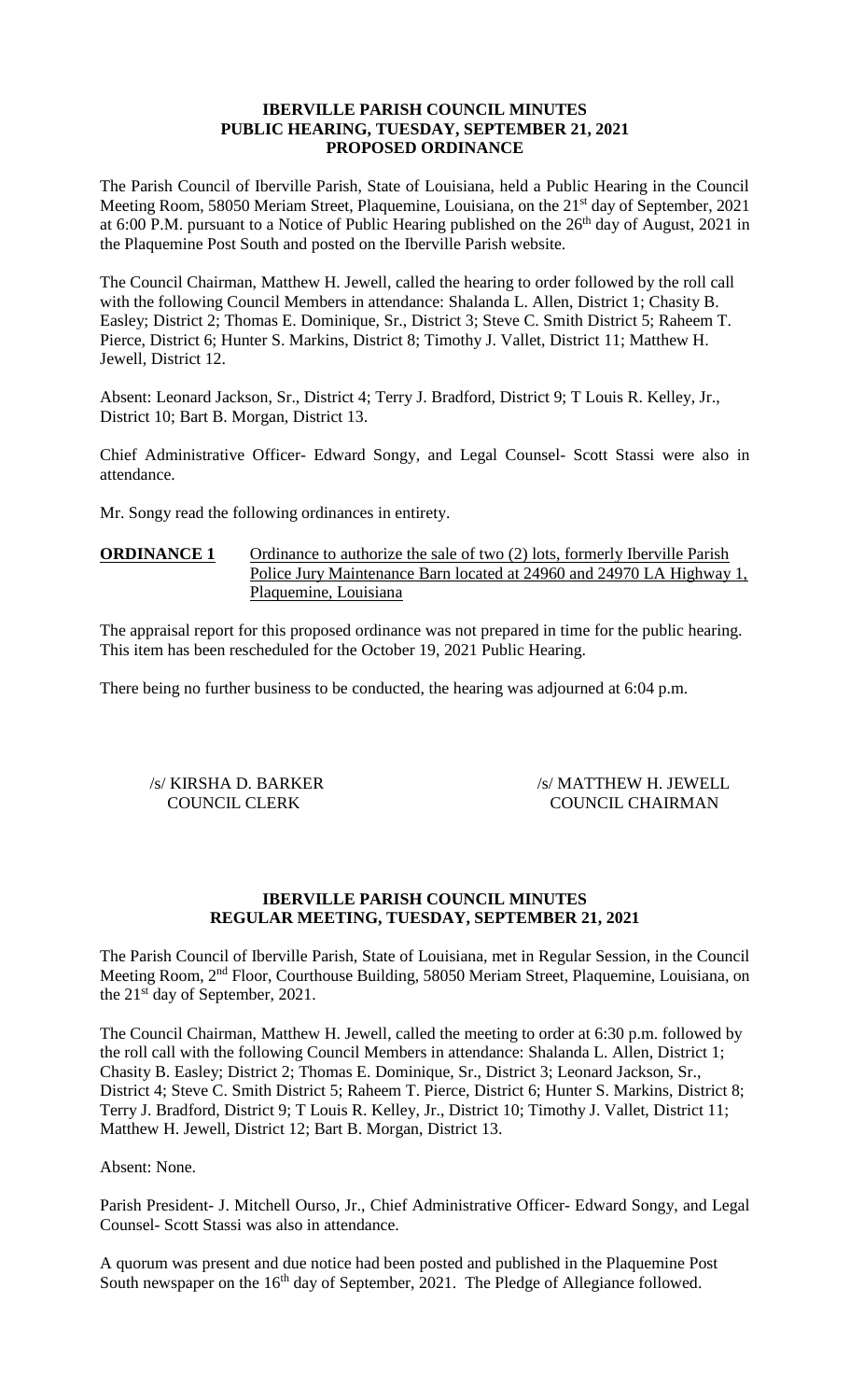Council Chairman Jewell called for anyone wanting to make public comments to register with the Clerk. No one registered to speak.

# ADDENDUM

None.

# PRESENTATIONS AND APPEARANCES

None.

# APPROVAL OF MINUTES

Upon a motion by Councilman Arnold, and seconded by Councilman Dominique, it was moved to wave the reading of the minutes of August 17, 2021 and approve as written. The motion having been duly submitted to a vote was duly adopted by the following yea and nay votes on roll call:

YEAS: Allen, Easley, Dominique, Jackson, Smith, Pierce, Arnold, Markins, Bradford, Kelley, Vallet, Morgan.

NAYS: None. ABSTAIN: None. ABSENT: None.

The motion was declared adopted by the Chairman.

# PRESIDENT'S REPORT

- President Ourso stated the \$1.2 million completed project for the Intracoastal Roadway.
- He discussed the Parish's efforts during the flooding on both the east and west sides of the Parish. He said there was substantial tree damage in East Iberville from the storm. He signed a contract with Disaster Recovery along with City of St. Gabriel to pick up the tree debris in East Iberville. The Parish is picking up the storm debris on the west side. The debris contractor on the east side is completely funded by FEMA. He hopes to have all of the storm debris collected by October.
- Pictures were presented to the Council. During Hurrican Ida the Parish made over 20,000 sandbags. The Parish made over 75,000 sandbags post Hurricane Ida. President Ourso stated he wants to continue to spoil the Iberville Parish residents with the sandbags but not other Parishes' residents. The next time the Parish has an event to dispense sandbags they will request identification to make sure the sandbags are going to Iberville Parish residents.
- A data sheet of Alligator Bayou, Bayou Manchac, and Spanish Lake showed the water is receding.
- There were 90 National guardsmen from Kansas that stayed at the Civic Center which was being used as a staging area.
- Pictures of piles of trash and debris that is being picked up throughout the Parish. Shintech has allowed a site for the debris to be burned.
- Pictures of the Courthouse security corridor were presented. This project should be complete within the next 6-8 weeks. The hold ups are due to the glass not coming in on time.
- There is a sign at main park at the Civic Center stating the park is closed. The Parish signed a contract with JREED to proceed on October 10, 2021. DPW removed the trees and concrete slabs to save on cost and to allow the company to come in and begin construction for the IPRD maintenance facility.
- Every time we have a flood event the Parish has to do three road cuts on Manchac Road, which costs about \$50,000 to \$60,000 each. The Parish purchased vessels with gates that are around 9 ft in diameter and 40 ft long. They were transported here for \$1,500 a piece. These culverts will be installed directly in Manchac Road so the Parish never has to cut it again to let the water through.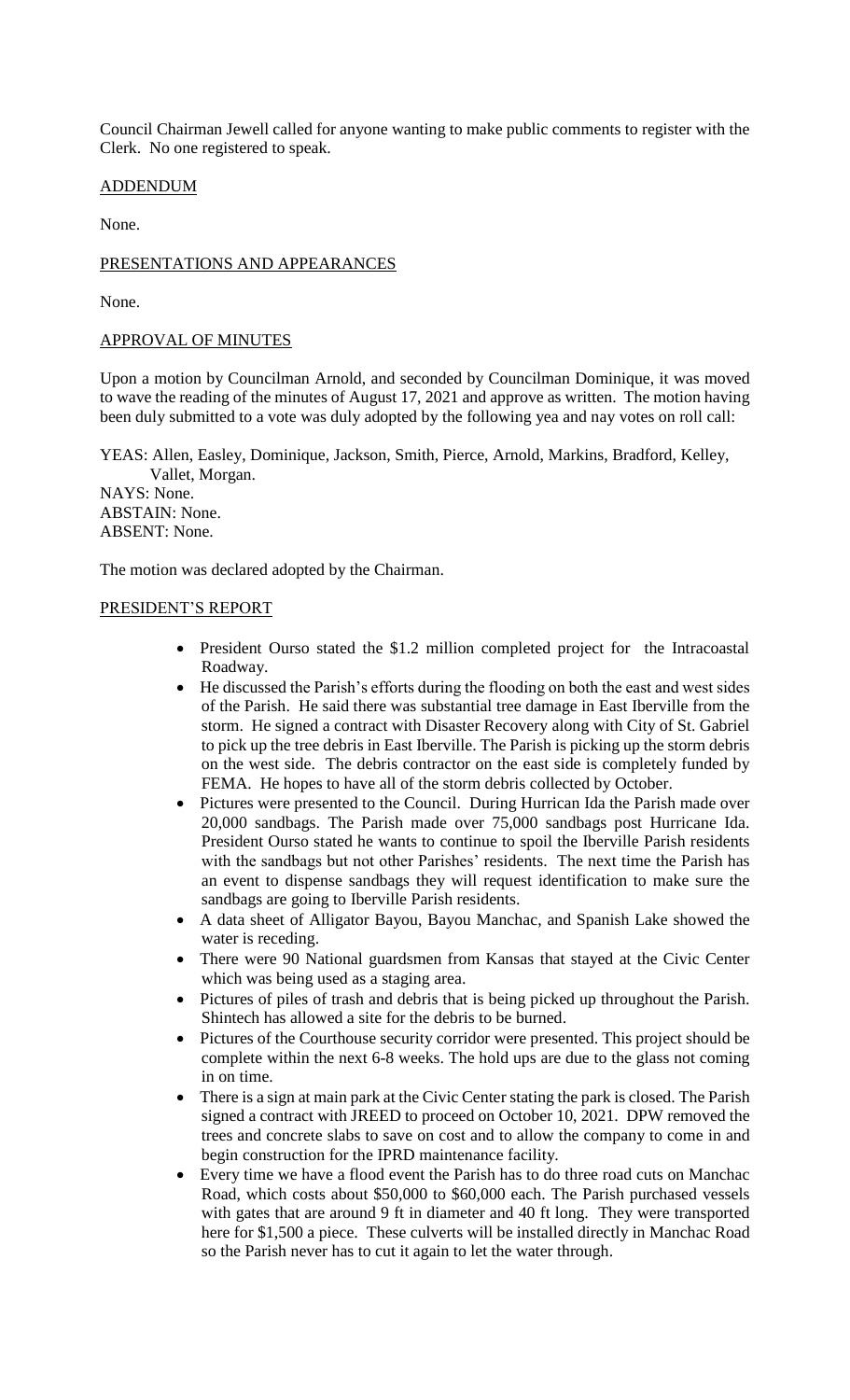- There was a \$500,000 budget to clean Bayou Grosse Tete. The lowest bid was \$141,000. The highest bid was \$1 million and the second highest bid was around \$800,000. He has concerns about the lowest bid which was much lower that the other bids. He has to meet with this company to make sure they are a real company. He wants to make sure that they don't want to withdraw that bid, and that they also have a surety bond. If they can do it for this price then they will be awarded the bid.
- LA DOTD is working on the centurion canal near the Enterprise Bridge because they installed an undersized culvert. They are replacing the undersized culvert with a larger sized culvert. The road will be closed Thursday, October 23<sup>rd</sup> until November 2021 for this project.
- There were 3 shelters open for the storm, he wanted to thank Gail Salvadras and Charlene Siplin for staying at the North Iberville Community Center during the storm. He thanked Superintendent Joffrion. He also thanked Monica Edmond, Cordelia Brooks, and Councilwoman Shalanda Allen for staying at the White Castle Community Center. President Ourso stated we cannot send residents to facilities that do not have a generator during a storm. He stated the facility must have a working generator for those people to go to those facilities for shelter.
- Red Cross did come into the area after the hurricane. White Castle was out of electricity the longest, and they provided ice and water in White Castle until people stopped coming for it. He also thanked the EOC Director, Clint Moore for his help distributing ice and water to those residents.
- President Ourso stated some time in February or March, Councilman Dominique asked about mandated COVID-19 vaccinations and President Ourso stated the Parish employees are now 75% vaccinated now.
- Before COVID-19 we have the finest Council on Aging facilities in the Parish with high attendance rates. Post COVID-19 the elderly attendance went down and then again when the second variant hit. There have been about 20 people attending a day in White Castle, Plaquemine, and Maringouin. The seniors are more home bound now, and the Council on Aging facilities are delivering meals to them.
- Baton Rouge Food Bank created Farm Fresh and gives fresh fruit and vegetables to senior residents. The food is boxed by the parish and serving 200 seniors currently.
- Iberville Parish has served over 1,000 residents with assistance through the Office of Community Services. Currently around 40 to 45 people a week are coming into the office for assistance. There is about \$97,000 left to last until the new funding cycle in 2022. Once a month food distribution through Community Services delivers 350 boxes to people who qualify for this food distribution.

Councilwoman Allen asked about the Farm Fresh schedule. He stated its once a month and delivered to the Council on Aging in Plaquemine, then delivered to the senior citizens. They must be registered with Council on Aging to receive the boxes.

President Ourso stated there will be an aerial spray tonight at 8 p.m. for \$175,000 to spray all of Iberville Parish. FEMA will pay 75% of this cost due to the storm.

# FINANCIAL REPORT

Finance Director, Randall Dunn stated if anyone has any questions for the report. No one had any questions.

# OLD BUSINESS

- A) Ordinance to authorize the sale of two (2) lots, formerly Iberville Parish Police Jury Maintenance Barn located at 24960 and 24970 LA Highway 1, Plaquemine, Louisiana
- This agenda item as been passed on until the October 19, 2021 Public Hearing and Council meeting due to the appraisal report not being ready at this time.

# NEW BUSINESS

A) Introduction of Ordinances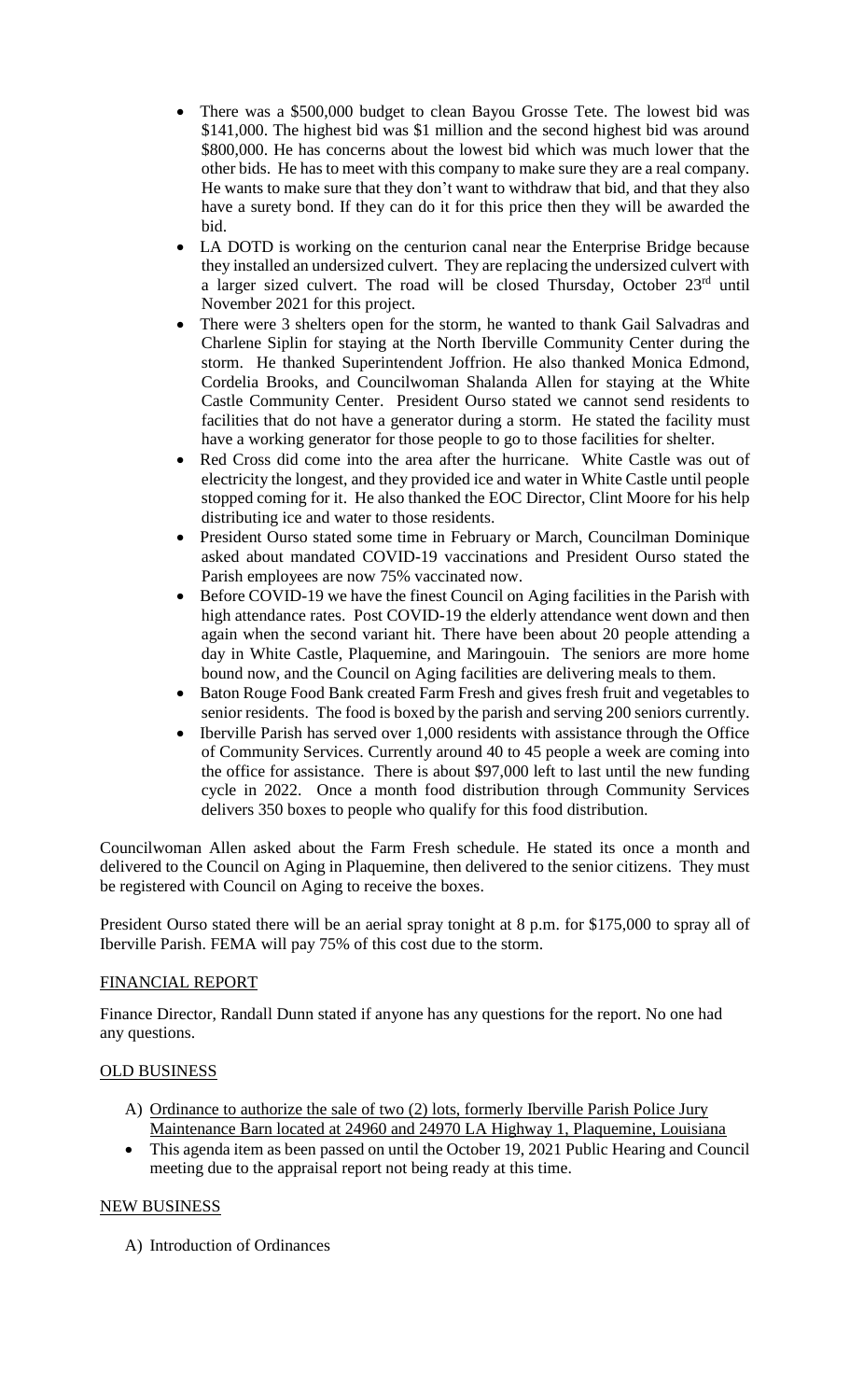- 1) Ordinance to purchase fee title to a parcel of land located adjacent to the cul-de-sac at rear of Mendoza Drive for installation of drainage pumps
- 2) Ordinance to abandon unimproved portion of LA. Highway 69 (Augusta Road) from LA. Highway 1 to LA. Highway 405 (River Road) in White Castle area

Upon a motion by Councilman Jackson, seconded by Councilman Kelley it was moved that a public hearing be held on Tuesday, October 19, 2021 at 6:00 p.m. on the introduced ordinances.

The motion having been duly submitted to a vote, was duly adopted by the following yea and nay votes on roll call:

YEAS: Allen, Easley, Dominique, Jackson, Smith, Pierce, Arnold, Bradford, Markins, Kelley, Vallet, Morgan. NAYS: None. ABSTAIN: None. ABSENT: None.

The motion was declared adopted by the Chairman on September 21, 2021.

## RESOLUTION COMMITTEE REPORT

The Resolution Committee met on Tuesday, September 21, 2021 at 6:13 p.m., followed by the roll call with the following Resolution Committee Members only in attendance: Smith, Vallet, Pierce, Arnold, Kelley, Markins, Dominique.

Absent: Jackson, Morgan.

Councilman Morgan is now present after the roll call.

The following resolution was read aloud by Mr. Songy:

- A) Resolution in support of resuming offshore leasing in the Gulf of Mexico
- B) Resolution adopting the Annual Certification of Compliance with the State of Louisiana Off System Bridge Replacement Program

Councilman Kelley made a recommendation to forward the resolution to the regular meeting, seconded by Councilman Pierce. The recommendation having been duly submitted to a vote was duly adopted by the following yea and nay votes on roll call by Resolution Committee Members only:

YEAS: Smith, Vallet, Pierce, Arnold, Kelley, Markins, Morgan, Dominique. NAYS: None. ABSTAIN: None. ABSENT: Jackson.

The recommendation was declared adopted by the Chairman to forward this item to the regular meeting.

During the Regular Meeting:

#### **RESOLUTION IPC# 2021-016**

# **RESOLUTION IN SUPPORT OF RESUMING FEDERAL OFFSHORE LEASING IN THE GULF OF MEXICO**

The following resolution was introduced by Councilman Smith, and seconded by Councilman Pierce.

WHEREAS, the United States of America Offshore Oil and Gas Program, since its authorization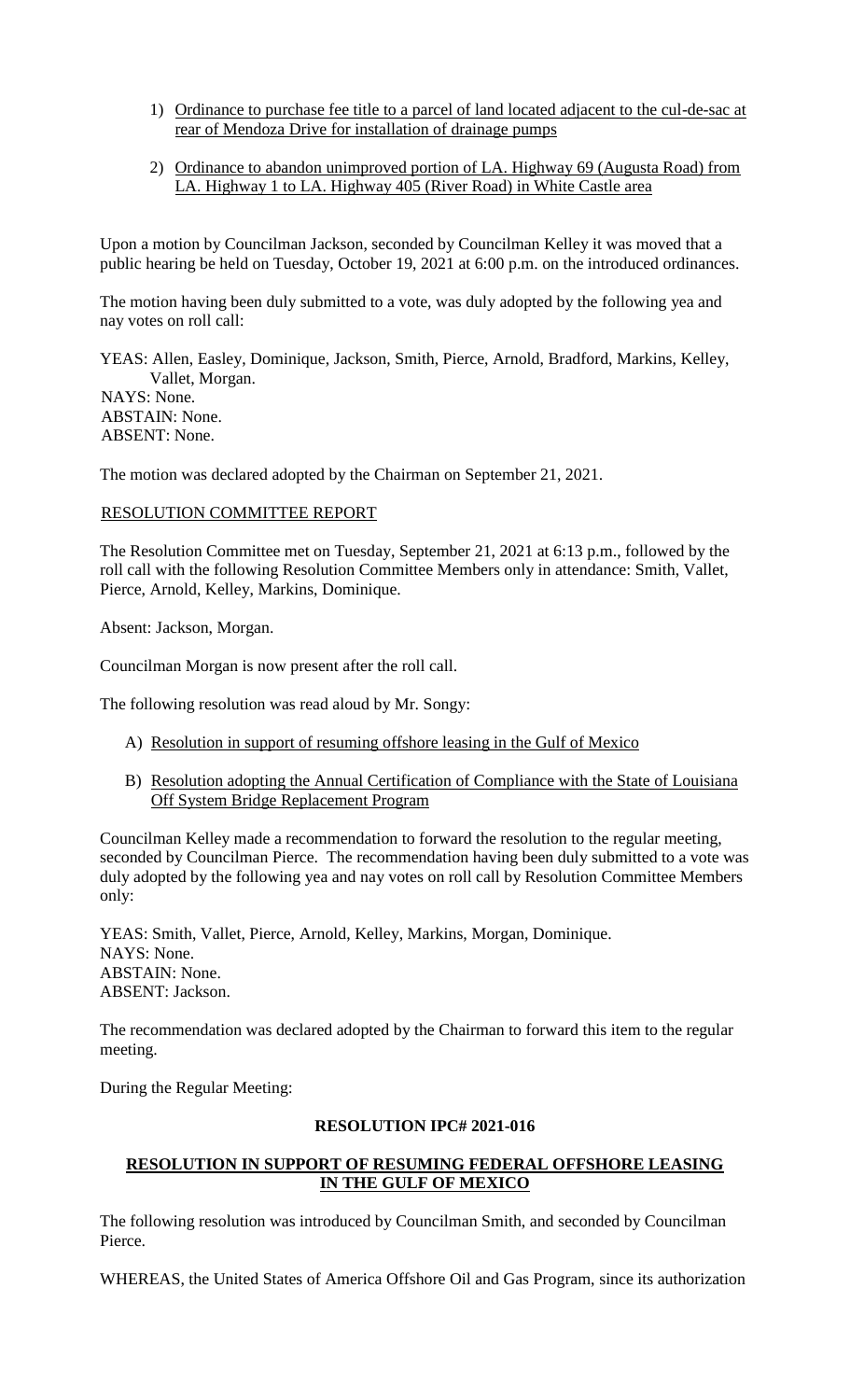by the Outer Continental Shelf Lands Act (OCSLA), has provided significant energy to help fuel the great economy of America, and

WHEREAS, the United States of America Offshore Oil and Gas Program, has been very effective in helping America achieve energy security and strengthening our National Security, and

WHEREAS, the offshore industry and government have collaborated with groups such as the Coastal Conservation Association to create innovative ways to find beneficial cooperation such as the Rigs-to-Reef program, which benefits the recreational fishing community by repurposing obsolete structures of which nearly 600 reefed platforms in the United States Gulf of Mexico are home to almost seven million fish and other critical marine species, enriching marine life, and

WHEREAS, since its inception the United States of America Offshore Oil and Gas Program is responsible for helping to create hundreds of thousands of jobs with a significant economic impact and has generated hundreds of billions in royalty revenue for the United States Treasury, and

WHEREAS, the United States Congress in 2020 permanently funded the Land and Water Conservation Fund at \$900 million per year with wide bipartisan support. Relying solely on earnings from federal offshore oil and gas leasing, the Land and Water Conservation Fund has funded more than \$4 billion worth of projects since its inception in 1965 for purposes of conservation, recreation, restoration and protection of vital national resources, and

WHEREAS, since 2006, more than \$1 billion, funded exclusively by federal offshore lease revenues, has been disbursed to four Gulf energy-producing states through the Gulf of Mexico Energy Security Act to support coastal conservation and restoration projects; hurricane protection programs; and activities to implement marine coastal or conservation management plans, and

WHEREAS, in the most recent conservation legislation, the Great American Outdoors Act, the United States Congress set aside up to \$1.9 billion a year from federal offshore lease revenues for the next five years to repair facilities and infrastructure in our national parks, forests, wildlife refuges and American Indian Schools, and

WHEREAS, it is important for the funding of these conservation, recreation, restoration and protection efforts that the United States of America Offshore Oil and Gas Program continues, and

WHEREAS, the United States of America Offshore Oil and Gas Program has been managed in such a way that it is recognized as an environmentally advantaged energy producer with approximately half (53%) of the carbon intensity per barrel of other producing regions worldwide, and

WHEREAS, United States of America Offshore Energy represents a significant opportunity to help improve the health of our planet due to its low carbon intensity, and

WHEREAS, President Biden and Department of Interior Secretary Deb Haaland have caused regularly scheduled lease sales for offshore resources, previously authorized by administrations of both political parties, to be canceled resulting in great uncertainty for the economy, the energy, and the environment of America, and

WHEREAS, Terry A. Doughty of the United States District Court recently decided in a suit filed by the States of Louisiana, Alabama, Alaska, Arkansas, Georgia, Mississippi, Missouri, Montana, Nebraska, Oklahoma, Texas, Utah and West Virginia that the Executive Branch does not have the legal right to stop leasing Federal territory for Oil and Gas production without approval from Congress, and

WHEREAS, the future production of these oil and gas resources and consequently the funding of conservation, recreation, restoration and protection and further consequently the denial of environmentally advantaged, low carbon intensity barrels of production as a substitution for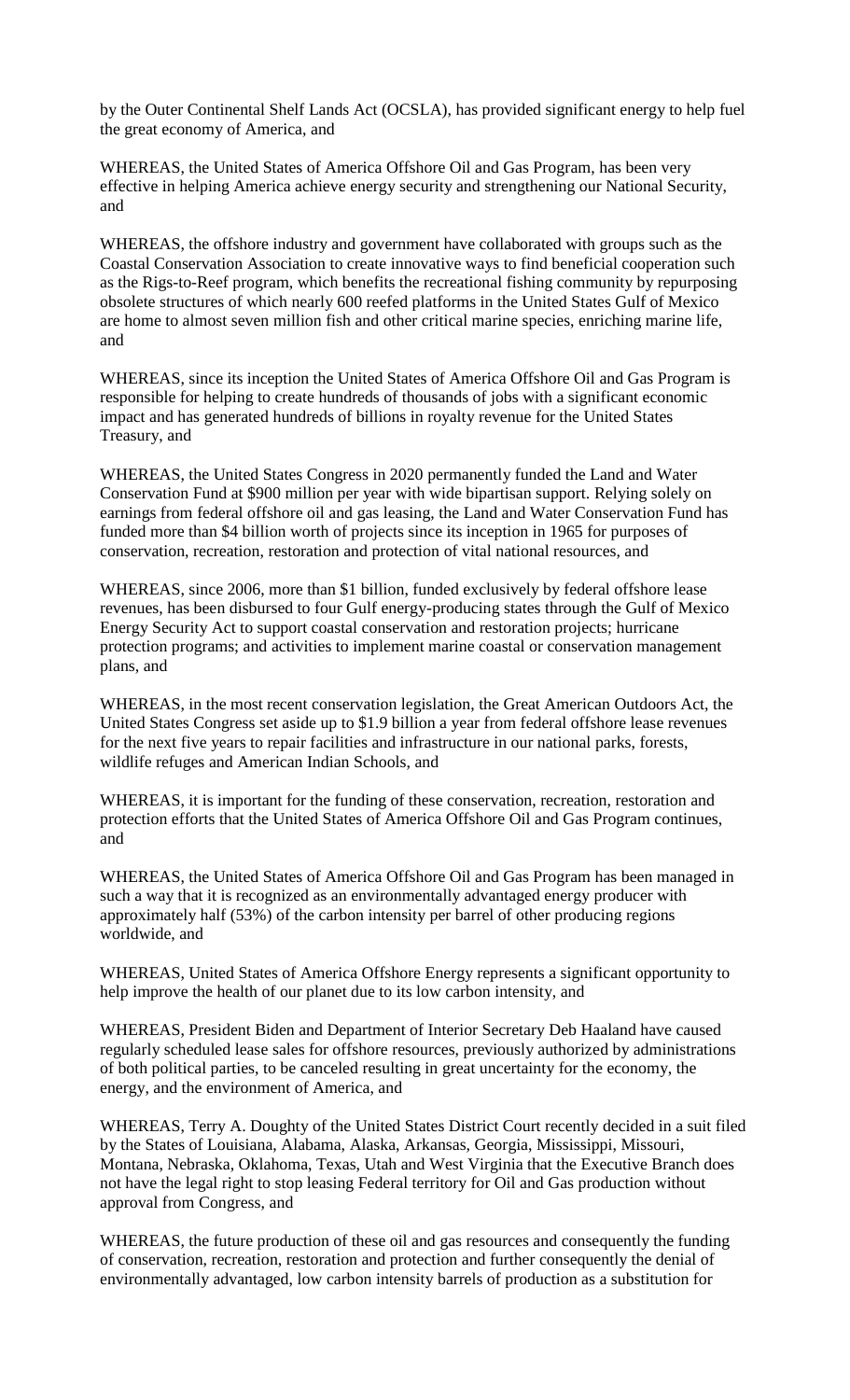higher carbon intensity barrels of production from foreign sources; all will be negatively impacted by the continued cancellation of offshore lease sales.

NOW THEREFORE BE IT RESOLVED that the Iberville Parish Council, meeting on September 21, 2021, petitions President Biden and Secretary Haaland to immediately schedule Lease Sales for the Gulf of Mexico, a historic energy producing province, to assist in producing a larger portfolio of some of the planet's lowest carbon intensity barrels of oil and to assist in producing a larger portfolio of natural gas which can serve the Liquified Natural Gas (LNG) worldwide market; all in an effort to restore confidence, generate economic activity, enhance environmental stewardship, create American jobs, and strengthen national and energy security.

BE IT FURTHER RESOLVED that a copy of this resolution be forwarded to President Biden, Secretary Haaland, members of the United States Congress, the City and Parish governing authorities within the State of Louisiana, the Louisiana Police Jury Association, the Louisiana Municipal Association, and the National Association of Counties.

The above resolution was duly adopted in regular session on this  $21<sup>st</sup>$  day of September, 2021 by the following votes on roll call:

YEAS: Allen, Easley, Dominique, Jackson, Smith, Pierce, Arnold, Markins, Bradford, Kelley, Vallet, Morgan. NAYS: None.

ABSTAIN: None. ABSENT: None.

The resolution was declared adopted by the Chairman on the 21<sup>st</sup> day of September, 2021.

## **RESOLUTION IPC# 2021-017**

### **RESOLUTION ADOPTING THE ANNUAL CERTIFICATION OF COMPLIANCE WITH THE STATE OF LOUISIANA OFF SYSTEM BRIDGE REPLACEMENT PROGRAM**

The following resolution was introduced by Councilman Smith, and seconded by Councilman Pierce.

WHEREAS, the Code of Federal Regulations as enacted by the United States Congress mandates that all structures defined as bridges located on all public roads shall be inspected, rated for safe load capacity and posted in accordance with the National Bridge Inspection Standards and that an inventory of these bridges be maintained by each State; and

WHEREAS, the responsibility to inspect, rate and load post those bridges under the authority of Iberville Parish in accordance with those Standards is delegated by the Louisiana Department of Transportation and Development to Iberville Parish.

THEREFORE, BE IT RESOLVED by the governing authority of Iberville Parish (herein referred to as the Parish) that the Parish in regular meeting assembled does hereby certify to the Louisiana Department of Transportation and Development (herein referred to as the DOTD) that for the period October 1, 2021 through September 30, 2022:

1. The Parish will perform all interim inspections on all Parish owned or maintained bridges in accordance with the National Bridge Inspection Standards.

2. All bridges owned or maintained by the Parish will be structurally analyzed and rated by the Parish as to the safe load capacity in accordance with AASHTO Manual for Maintenance Inspection of Bridges. The load posting information that has been determined by the LA DOTD for all bridges where the maximum legal load under the operating rating as determined above has been critically reviewed by the Parish. Load posting information has been updated by the Parish to reflect all structural changes, any obsolete structural ratings or any missing structural ratings.